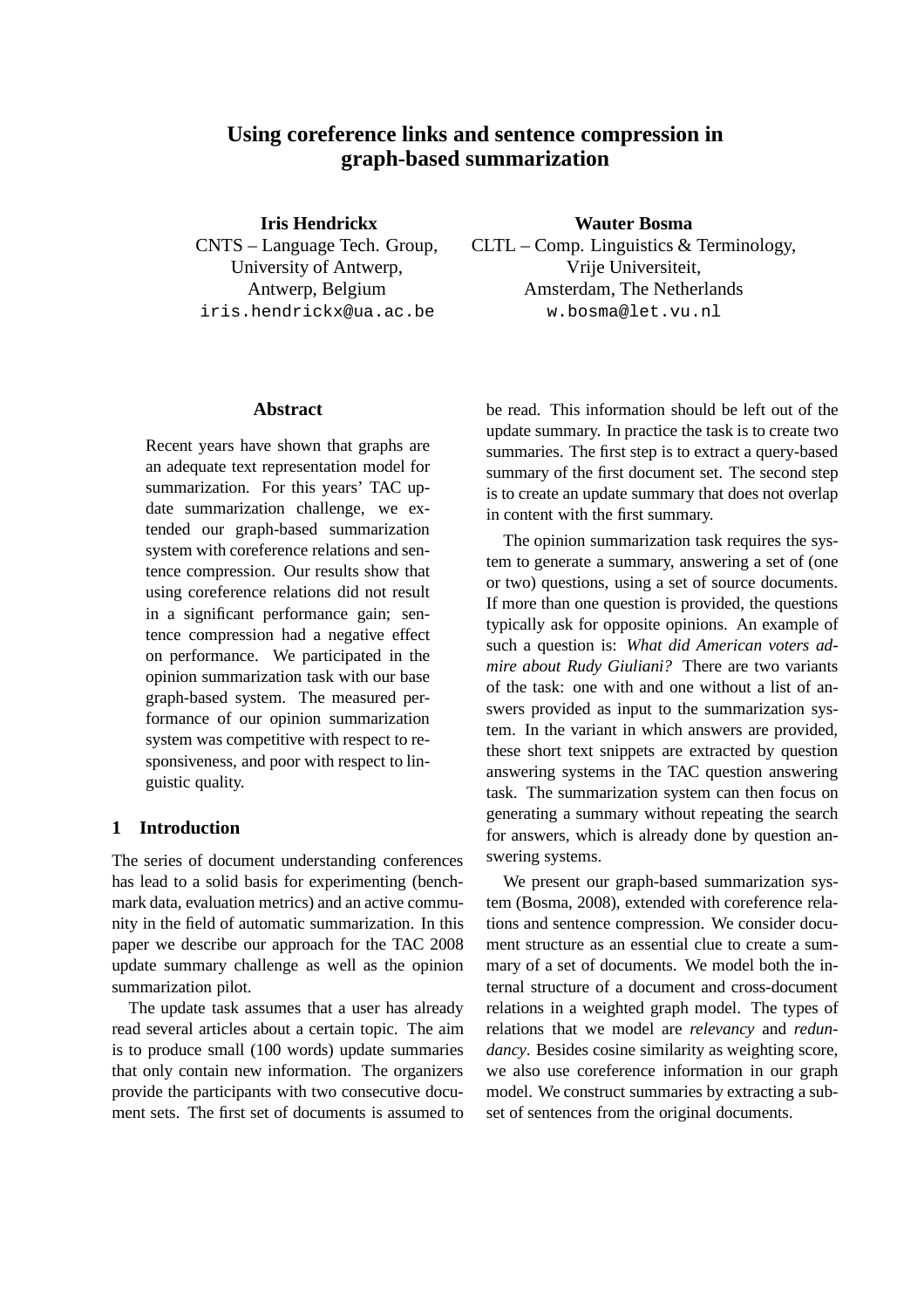Coreference resolution (entity detection and tracking) can be a helpful information source to determine what a text is about. Important entities in a text are mentioned multiple times throughout the text and tracking these patterns an point to the topic of the text. Furthermore, the presence of an important entity in a particular sentence may indicate that this might be an important sentence that should be extracted. Also from a linguistic viewpoint, coreference information can help to maintain the readability and coherence in a text. Indeed the literature shows us that coreference information is helpful for the task of automatic summarization (Baldwin and Morton, 1998; Steinberger et al., 2007; Bergler et al., 2003; Witte et al., 2006).

We use sentence compression as a post processing step in our system. The aim of this compression is to remove unimportant phrases or words from sentences and to increase the information density in the summary. As the task is to create small update summaries, we aim to produce summaries consisting of shorter, denser sentences than the sentences in the original documents. The use of sentence compression for automatic summarization has been investigated previously in automatic summarization systems (Jing, 2000; Knight and Marcu, 2002; Lin, 2003; Conroy et al., 2006; Zajic et al., 2007).

## **2 Graph-based summarization**

We decompose the summarization process in a number of sub tasks. This system presents a framework which allocates these sub tasks to different components, which allows for substituting part of the system while leaving everything else unchanged. This allows us to use the same summarization system for different summarization applications with only minor effort. We used the system previously for generic summarization and query-based summarization (Bosma, 2008). Separate modules are responsible for the following sub tasks.

**Segmentation.** Both source documents and query are segmented into *content units*. A content unit is an undividable text passage which is candidate for inclusion in the summary. In the TAC experiments, we use sentences as content units. The sentence segmenter retains meta information, such as from which document and which paragraph the sentence originates.

- **Feature extraction.** The documents and the query are processed and converted to a feature graph to prepare for content selection. Content units are represented as nodes in the graph. The feature graphs are characterized by their weighted edges expressing the level of relevance and redundancy of individual content units. Multiple modules may be used in parallel with the effect that multiple graphs are generated. These generated graphs are integrated into a single model. In the TAC experiments, we use cosine similarity and coreference relations to build the feature graphs. The feature extraction module is described in more detail in the next section.
- **Salience estimation.** This module consists of an algorithm that computes a salience value for each sentence from the (combined) feature graph. For each content unit, a salience value (in the range of 0 to 1) is calculated iteratively from the feature graphs. We use the 'probabilistic centrality' method, described elaborately in (Bosma, 2008). In short, the salience value is positively affected by relevance edges targeting the content unit. The greater the salience of a content unit, the greater its effect on the salience of neighboring content units. The content units of the query have a salience value of 1, regardless incident edges. Thus, salience propagates through the graph, starting from query content units and using relevance edges. To avoid redundancy in the summary, the salience of a content unit is reduced by incoming redundancy edges coming from a higher salient node. Finally, the most salient content units are selected for inclusion in the summary.
- **Presentation.** A summary is created using the most salient content units. The most basic presentation method we use is to generate an extract consisting of the set of most salient sentences. Our runs with sentence compression include compressed sentences instead of verbatim sentences to fit more sentences within the word limit. If possible, the linear ordering of the sentences in the source text is retained. If the sum-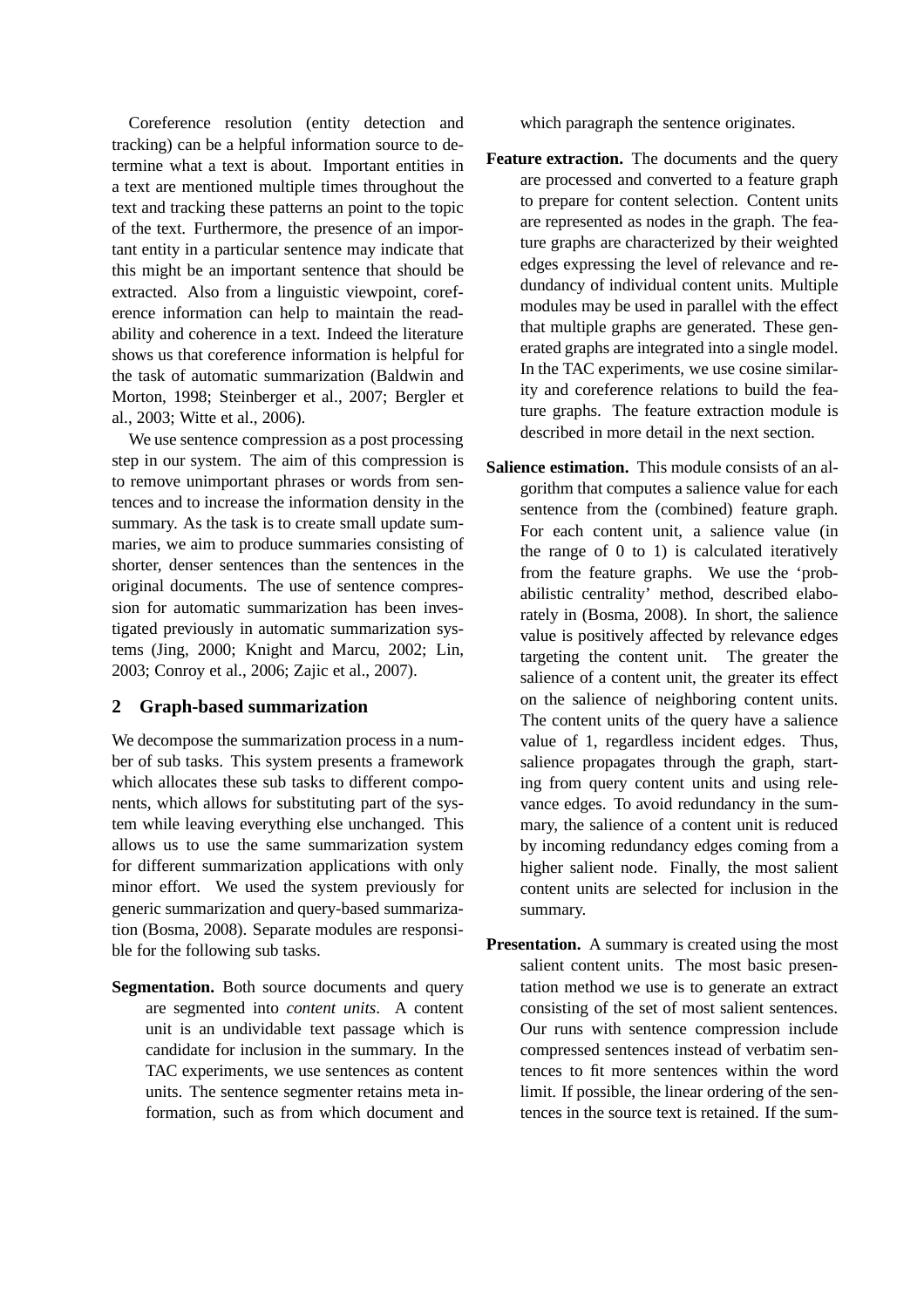mary contains sentences from multiple sources documents, sentences from the document containing the largest number of sentences are presented first.

In the update summarization task, there are three classes of input text: the query, the first document set representing old information and the second document set representing the new information. Each content unit is annotated with its input class to enable modules to discriminate sentences, depending on the input class. The query expresses the user's information need; the second document set contains content units which are candidates for inclusion in the summary; the first document set (old information) is used to calculate the level of redundancy of candidate content units.

In the opinion summarization pilot we only have two classes of input: the query and the document set. In this pilot we submitted two runs; one with and one without using text snippets retrieved by question answering systems in the context of the QA track of TAC. These answer snippets are known to contribute to the query. Where the snippets were used, the snippets comprised the query in the summarization process. Where the snippets were not used, the questions comprised the query. In both cases, we used plain query-based summarization.

#### **2.1 Feature extraction**

The feature graphs represent relations between content units of different strengths. There are two types of feature graphs: one representing 'relevancy', and one representing 'redundancy'. A feature graph has a node for each content unit, and directed edges between any pair of nodes. The strength of an edge in the relevancy graph roughly corresponds to the probability that the target unit of the edge is relevant, given the source unit is relevant, i.e.  $P(\text{relevant}(target)|\text{relevant}(source)).$ The strength of an edge in the redundancy graph corresponds to the probability that the target unit is redundant, given the source unit is read, i.e.  $P(\text{redundant}(target)|\text{known}(source)).$  The strengths of all edges are in the range of 0 (weak) to 1 (strong). We generate the following feature graphs.

**Query-relevance:** the cosine similarity value be-

tween each content unit of the query and each candidate (i.e. source document) content unit (relevance graph).

- **Relatedness:** the cosine similarity value between candidate content units of the same source document (relevance).
- **Cross-document relatedness:** the cosine similarity value between candidate content units of different source documents (redundancy).
- **Redundancy:** the cosine similarity value between content units of read documents (i.e. the first document set in update summarization) and candidate content units (redundancy).
- **Coreference:** derived from the number of shared coreferences between candidate content units of the same document (relevance).

An added feature we implemented for this year's update summarization task is automatically recognized coreferential relations. The coreference resolution system predicts coreference relations between noun phrases (pronouns, proper nouns and common nouns) in the text. Each anaphoric noun phrase (NP) is linked to its antecedent. We use these coreferential links as a kind of discourse information: sentences which share a coreferential link are modeled as connected nodes in the feature graph. For each coreferential link which crosses a sentence boundary, an edge of strength 0.5 is added to the coreference graph. If there are several different coreference relations between two sentences, multiple edges are added. This is possible because the system allows edges to share an origin and a target node.

The coreference module (Hoste, 2005; Hendrickx et al., 2007) takes a standard machine learning approach following (Soon et al., 2001). This approach requires a corpus annotated with coreferential links between NPs. Instances are created between every NP (potential anaphor) and all of its preceding NPs (potential antecedents). The task of the classifier is to label each pair of NPs as coreferential or not. Instances describe the relation between a potential anaphor and its antecedent and are labeled positive when the NPS are coreferential and negative otherwise. The system is trained on the MUC-6 data set (Grishman and Sundheim, 1995)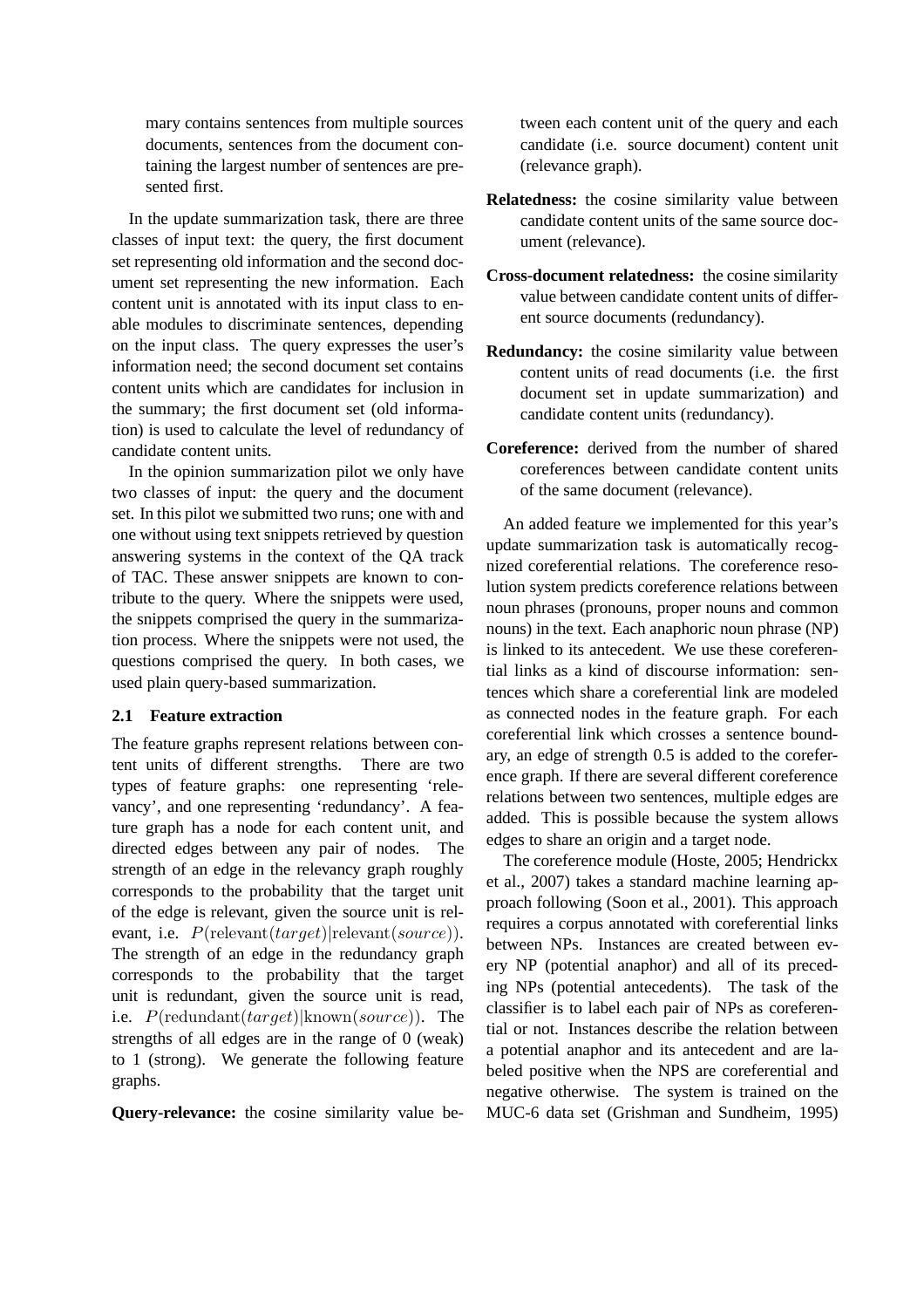and for each NP pair we created a feature set encoding morphological-lexical, syntactic, semantic, string matching and positional information.

## **2.2 Sentence compression**

We use sentence compression as a post processing step to fit more information into our summary. Each selected sentence is compressed with a compression rate of 25%. We use a sentence compression module developed in the MUSA project<sup>1</sup>. This module was developed for compressing spoken text for auto-cue subtitling. The MUSA compressor relies on hand crafted phrase deletion rules to simplify sentences (Daelemans et al., 2004).

The compressor works as follows. First sentences are shallow parsed using a cascade of processing modules: after tokenization, each token in the sentence is assigned a part-of-speech tag and its lemma. Next the sentence is split into phrase chunks and a relation finder determines the grammatical relations between verbal chunks and noun chunks (for example 'object' or 'modifier' relations). The tagger, lemmatizer, chunker and relation finder all use the memory-based tagger MBT (Daelemans et al., 1996) trained on the Penn Tree bank (Marcus et al., 1993).

The simplification process has two steps. The deletion rules determine which words or phrases are candidates to be removed. Each candidate gets an importance weight. In a second step the lowest weighted candidates are removed until the desired compression rate is met. The deletion rules aim to remove the least informative phrases such as interjunctions, adverbs, adjectives, first names or prepositional phrases. The importance weight assigned to each candidate phrase expresses the summed log likelihood of frequencies of words in the phrase estimated on a large corpus. In Table 1 we give as an example the compression of a sentence taken from the TAC 2008 data set. For this sentence the compressor aims to remove 8 words (25%). After shallow parsing, the MUSA selection rules mark the deletion candidates and assign weights. The first deletion candidate, the preposition *[of five million Canadian dollars]* gets the lowest weight of 11.5. The second deletion candidate is the phrase *[in South Asia]*.

<sup>1</sup>MUSA project page: http://sifnos.ilsp.gr/musa/

Both are deleted in the output sentence.

When testing the MUSA compression on DUC 2006 newspaper text, it became clear that the module often removed prepositional phrases for which the preposition was actually a verb particle. For example, in a phrase like *[according [to the president]]* the preposition *to+NP* would be removed. To prevent this type of errors we added an extra restriction to MUSA. We used a pp-attachment module that classified each preposition as depending on a verb or a noun, and only noun-prepositions could be selected as candidates for removal.

## **3 Update summarization**

## **3.1 Experimental setup**

We trained our graph-based system on the DUC 2006 data set for query-based summarization. We used genetic algorithms to tune the weights in the multigraph, using Rouge-2 as a fitness function.

The data set consists of 48 topics, and 2 document-sets (old, new) per topic. NIST provided baseline summaries as well as 4 human summaries per document set as gold standard evaluation set and coordinated both the automatic and manual evaluation. The baseline summaries include the leading sentences the most recent documents, up to the word limit of 100 words.

We submitted three different variants of our system. The first variant contains all ingredients and is named *cosim+coref+sc*. This system uses both the cosim similarity and coreference information in the graph-based model and it uses the sentence compression post processing. The second variant (*cosim+coref*) excludes the sentence compression module. The third variant (*cosim*) only uses cosine similarity feature graphs for summarization.

#### **3.2 Results**

Tables 2, 3 and 4 list the scores that are computed automatically with the Rouge-2, Rouge-SU4 and Basic Element evaluation metrics respectively. In addition to our runs, the tables show results for the baseline system (leading sentences) and the best values achieved by any system. The bracketed numbers represent its performance rank among 72 submitted runs.

Our runs *cosim* and *cosim+coref* show similar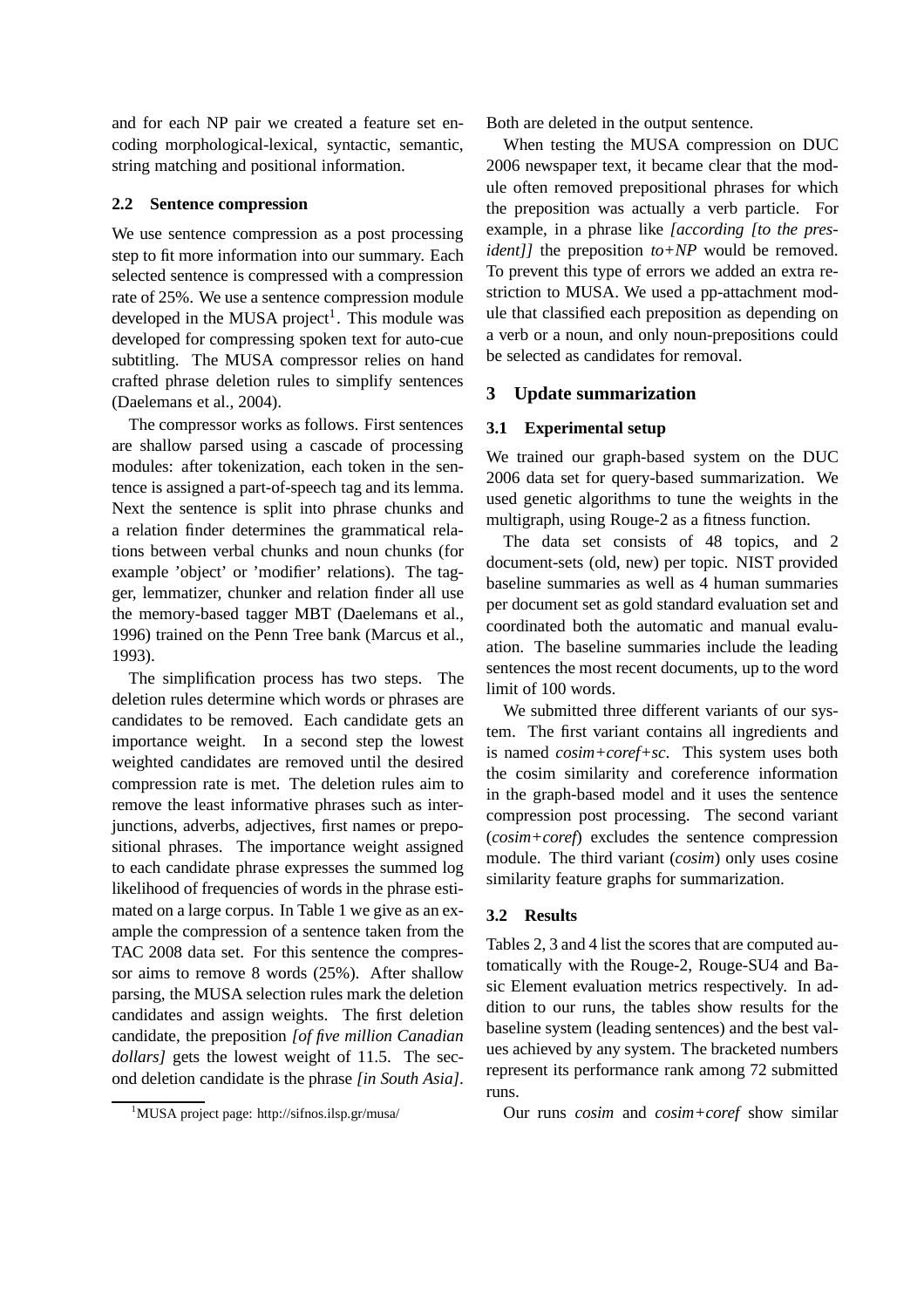| Input sentence:      | A Canadian couple on Monday stunned the Canadian Red Cross by handing over<br>a donation of five million Canadian dollars (4.1 million US) for the tsunami relief<br>effort in South Asia.                                                        |
|----------------------|---------------------------------------------------------------------------------------------------------------------------------------------------------------------------------------------------------------------------------------------------|
| Weighted candidates: | A [4(12.4) Canadian ] couple $[3(12.1)$ on Monday] stunned the Canadian Red<br>Cross by handing over a donation $[1(11.5)$ of five million [5(12.4) Canadian ]<br>dollars $(4.1 \text{ million US})$ $(6(13.5)$ for the tsunami relief effort $($ |
| Compressed output:   | $[2(11.7)$ in South Asia 1.<br>A Canadian couple on Monday stunned the Canadian Red Cross by handing over<br>a donation (4.1 million US) for the tsunami relief effort.                                                                           |

Table 1: Example of input, weighting scheme and output of the MUSA sentence compression module.

| score          | Overall   | Initial   | Update    |
|----------------|-----------|-----------|-----------|
| best           | 0.104     | 0.111     | 0.101     |
| cosim          | 0.073(42) | 0.086(23) | 0.060(52) |
| cosim+coref    | 0.073(44) | 0.086(24) | 0.060(54) |
| cosim+coref+sc | 0.056(63) | 0.066(61) | 0.046(63) |
| baseline       | 0.059     | 0.058     | 0.060     |

Table 2: Average Rouge-2 scores for the three runs of our system in the update summarization task, compared to the baseline and the highest achieved scores.

performance, well above the baseline. From a closer inspection of the generated summaries, we learned that these two system configurations tend to select the same sentences in the extracts in the majority of the cases. The results of the *cosim+coref+sc* run are considerably lower than the other two runs. When we study the columns *Initial* and *Update*, we observe a clear difference in performance. In all the cases, our system runs score better on the initial summaries than on the update summaries.

The results of the manual evaluation are presented in the Tables 5 (Pyramid evaluation), 6 (linguistic quality) and 7 (responsiveness). The bracketed numbers represent the performance ranks among 58 manually evaluated runs. Unfortunately only two of our three variants could be evaluated manually. With respect to the Pyramid evaluation both of our runs scored above the baseline. Regarding linguistic quality, the baseline system outperformed the submitted runs of all participants. The *cosim+coref* run beats the baseline for responsiveness, but the *cosim+coref+sc* (with sentence compression) did not. Interestingly, the run with sentence compression scored consistently lower than the run without sentence compression. The comparison between the initial and update summaries show the same tendencies as the automatically computed scores. Again, the results for the initial summaries are better.

| score          | Overall   | Initial   | Update    |
|----------------|-----------|-----------|-----------|
| best           | 0.136     | 0.0715    | 0.0685    |
| cosim          | 0.110(45) | 0.121(28) | 0.100(54) |
| cosim+coref    | 0.110(46) | 0.122(27) | 0.098(55) |
| cosim+coref+sc | 0.091(63) | 0.099(65) | 0.083(63) |
| baseline       | 0.093     | 0.093     | 0.094     |
|                |           |           |           |

Table 3: Average Rouge-SU4 scores for the three runs of our system in the update summarization task, compared to the baseline and the highest achieved scores.

| score          | Overall   | Initial   | Update    |
|----------------|-----------|-----------|-----------|
| best           | 0.065     | 0.064     | 0.076     |
| cosim          | 0.045(38) | 0.052(15) | 0.037(50) |
| cosim+coref    | 0.045(40) | 0.052(16) | 0.037(53) |
| cosim+coref+sc | 0.032(62) | 0.036(58) | 0.027(63) |
| baseline       | 0.032     | 0.030     | 0.035     |

Table 4: Average Basic Elements (BE) scores for the three runs of our system in the update summarization task, compared to the baseline and the highest achieved scores.

| score          | Overall   | Initial   | Update    |
|----------------|-----------|-----------|-----------|
| best           | 0.336     | 0.362     | 0.344     |
| cosim+coref    | 0.234(34) | 0.227(27) | 0.191(38) |
| cosim+coref+sc | 0.194(45) | 0.224(45) | 0.164(46) |
| baseline       | 0.167     | 0.186     | 0.147     |

Table 5: Pyramid scores for two runs of our system, compared to the baseline and the highest achieved scores.

| score            | Overall   | Initial   | Update    |
|------------------|-----------|-----------|-----------|
| best             | 3.073     | 3.000     | 3.208     |
| cosim+coref      | 2.292(36) | 2.417(25) | 2.167(39) |
| $cosim+coref+sc$ | 1.625(55) | 1.667(54) | 1.583(53) |
| baseline         | 3.334     | 3.250     | 3.417     |

Table 6: Linguistic quality evaluation for two runs of our system, compared to the baseline and the highest achieved scores.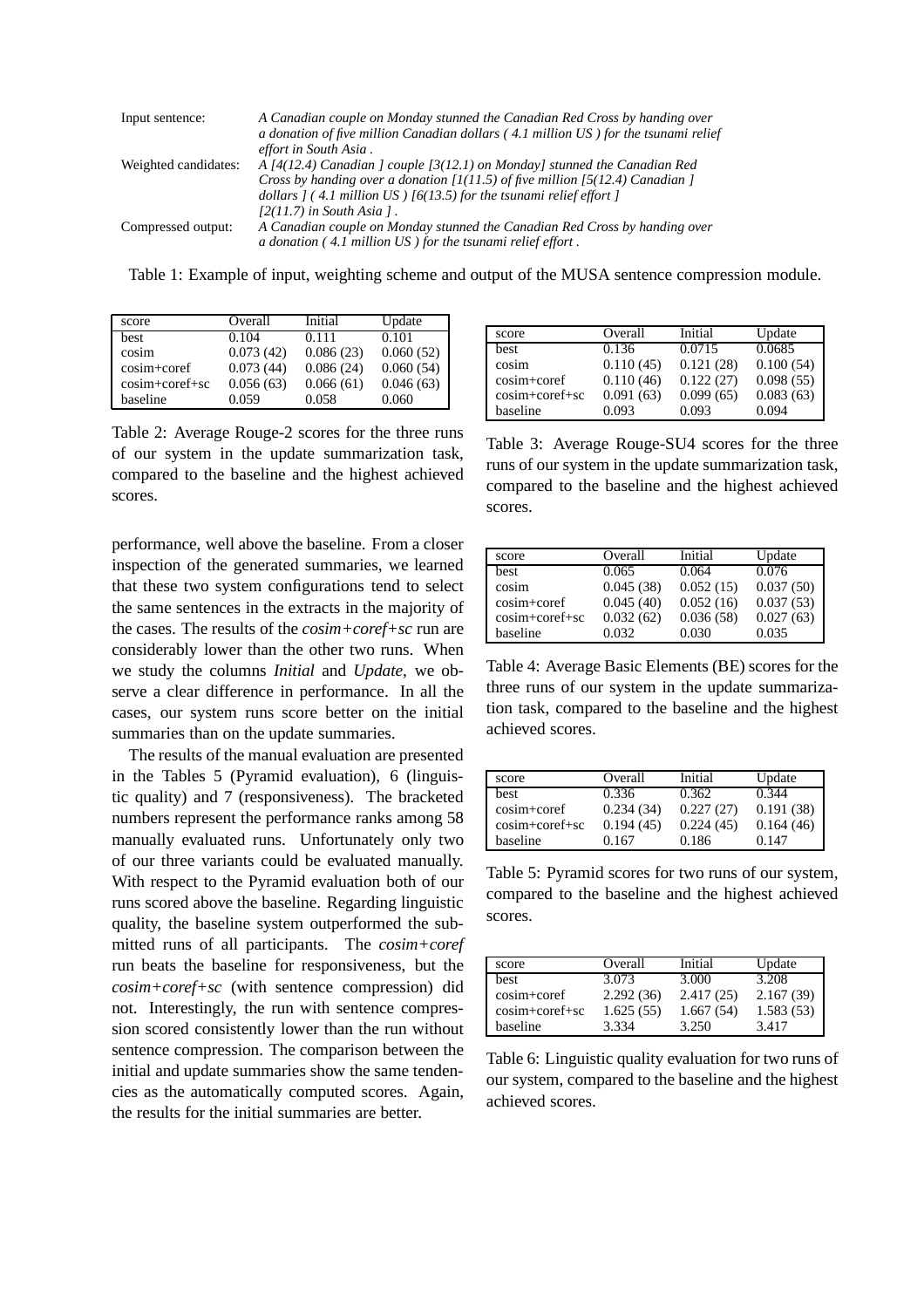| score           | Overall   | Initial   | Update    |
|-----------------|-----------|-----------|-----------|
| best            | 2.667     | 2.792     | 2.604     |
| $cosim + coref$ | 2.188(31) | 2.354(30) | 2.021(31) |
| cosim+coref+sc  | 1.740(50) | 1.875(51) | 1.604(48) |
| baseline        | 2.073     | 2.292     | 1.854     |

Table 7: Responsiveness rating for two runs of our system, compared to the baseline and the highest achieved scores.

## **4 Opinion summarization**

#### **4.1 Experimental setup**

The opinion test set consists of  $22$  topics<sup>2</sup>, and one or more questions per topic. For each topic, one summary is generated with a maximum of 7000 nonwhitespace characters per question. The questions are requests for opinions. The following is an example of two questions of the same topic:

## *Why do people like George Clooney?*

#### *Why do people dislike George Clooney?*

Furthermore, answer snippets are provided by NIST for each topic. The snippets are answers to the questions and are retrieved by question answering systems in the TAC question answering track. Both form and quality of the snippets varies. The following is an example of two answer snippets related to the questions above.

#### *he's a great actor*

# *January 07, 2006 George Clooney Terrorist-Lover Not one penny of mine will go for any movie featuring George Clooney*

We submitted summaries generated by two variants of our system. One of them ignores the answer snippets and uses the questions as the query. The second variant uses answer snippets provided by NIST as the query. Due to time constraints, both systems use the cosine similarity feature graphs, and do not use coreference graphs or sentence compression.

| score | Pyramid (rank) Ling. qual. Resp. |           |           |
|-------|----------------------------------|-----------|-----------|
| best  | 0.534                            | 4.909     | 5.318     |
|       | cosim $0.186(12)$                | 3.409(16) | 4.318(10) |

Table 8: Results for our opinion summarization system, *with* use of answer snippets.

|      | score Pyramid (rank) Ling. qual. Resp. |           |          |
|------|----------------------------------------|-----------|----------|
| best | 0.251                                  | 5.318     | 3.909    |
|      | $\cosim 0.133(12)$                     | 3.182(17) | 3.455(2) |

Table 9: Results for our opinion summarization system, *without* use of answer snippets.

#### **4.2 Results**

In the opinion task, each summary was evaluated for content using the nuggets Pyramid method used to evaluate the squishy list questions in the TAC QA task. In addition, an overall responsiveness score was assigned to each summary, as well as several ratings of the linguistic quality of the summary (grammaticality, non-redundancy, coherence). The responsiveness and linguistic quality ratings ranged from 1 to 10 (worst to best).

The results of our system are presented in Table 8 (with snippets) and Table 9 (without the use of snippets). Among the evaluated runs were 17 submissions which made use of snippets and 19 who didn't. The measured performance of our system was competitive with respect to responsiveness, and poor with respect to linguistic quality. Surprisingly, the Pyramid results seem to contradict the responsiveness ratings: the version of our system which did not use answer snippets scored 2nd best for responsiveness, while its Pyramid score was mediocre.

#### **5 Conclusion**

In update summarization, adding sentence compression as post-processing hurts the performance both on information content and on linguistic quality. This is in contrast to the related work mentioned in the introduction but it is in line with the work of (Lin, 2003) who reports on a pilot study in which automatic sentence compression did not improve the performance of the summarization system. Our results did not show any effect of adding predicted coreferential relation information.

 $2$ The original test set consisted of 25 topics, but only 22 were evaluated by NIST.